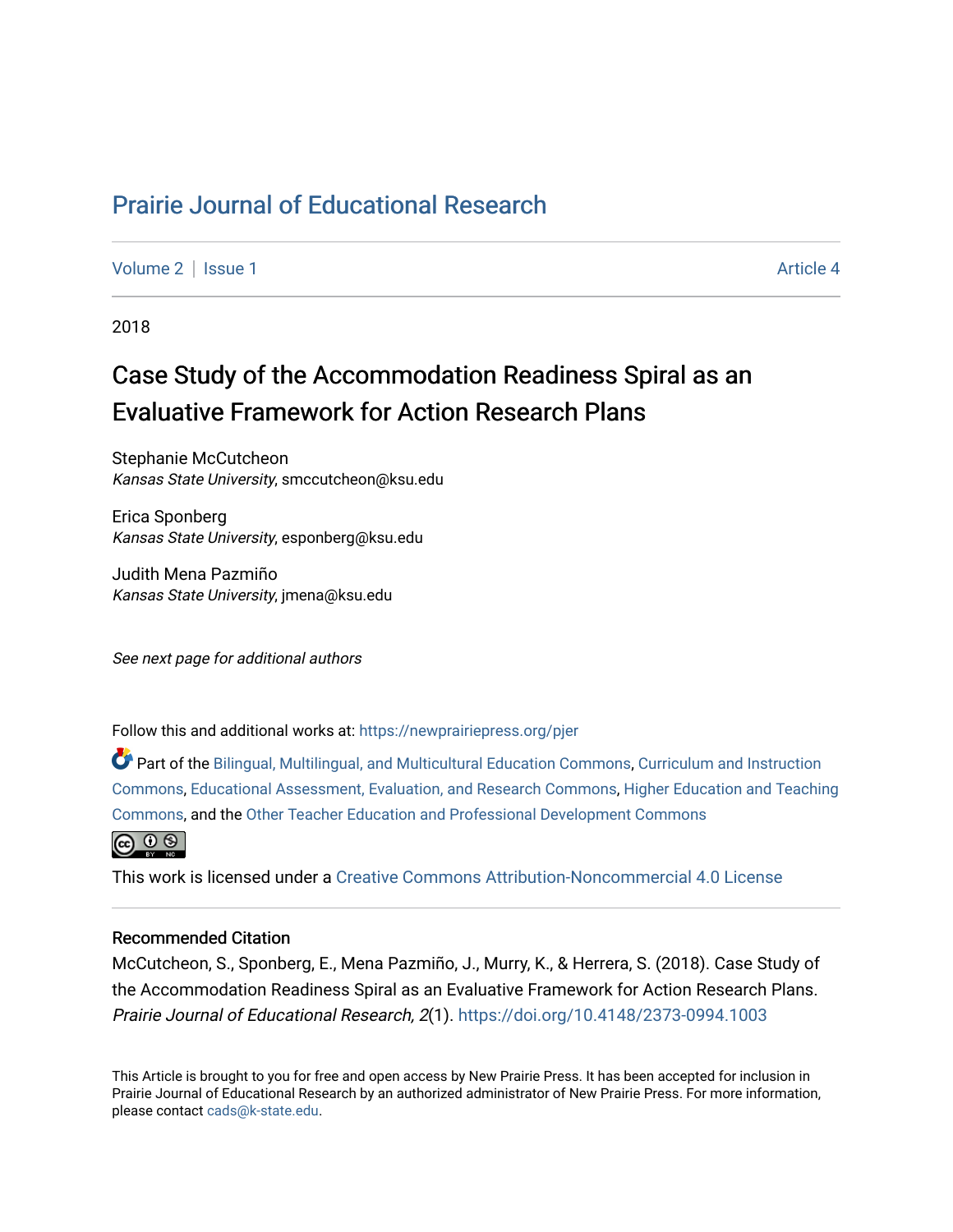## Case Study of the Accommodation Readiness Spiral as an Evaluative Framework for Action Research Plans

## **Abstract**

This study utilized qualitative research to examine student work for evidence of language exemplifying the progressive levels of the Accommodation Readiness Spiral (ARS). The goal of this research is was to consider how the ARS could be utilized as a purposive framework for the assessment of professional, capacity building potential as related to a teacher's readiness for the accommodation of culturally and linguistically diverse (CLD) students. Thus, we intended to explore the question, what examples of text within ECM participants' action research plans appear to correspond to levels of the ARS if used as a framework of evaluation for professional capacity building potential?

The student text used for these purposes was a culminating action research plan required for graduation in a masters program in education. The topic of the project was unique to each student, but was constrained to addressing a social/educational issue in their home country and preparing an action research proposal capable of exploring such an issue, including their role as an advocate for the marginalized population. The findings of content analysis conducted on one such proposal indicate the utility of this six-level theoretical framework for analyzing readiness within scholarly work. The particulars of even the most complex levels appeared to organize the author's thinking about challenging aspects of the action research plan. Such scaffolding may prove especially beneficial for teacher preparation programs and professional development for practitioners in areas related to teaching CLD students, reflective practices regarding teacher perception, and the role of an educator as an advocate.

## Keywords

action research, Accommodation Readiness Spiral, professional capacity building potential, etic framework for assessment

## Authors

Stephanie McCutcheon, Erica Sponberg, Judith Mena Pazmiño, Kevin Murry, and Socorro Herrera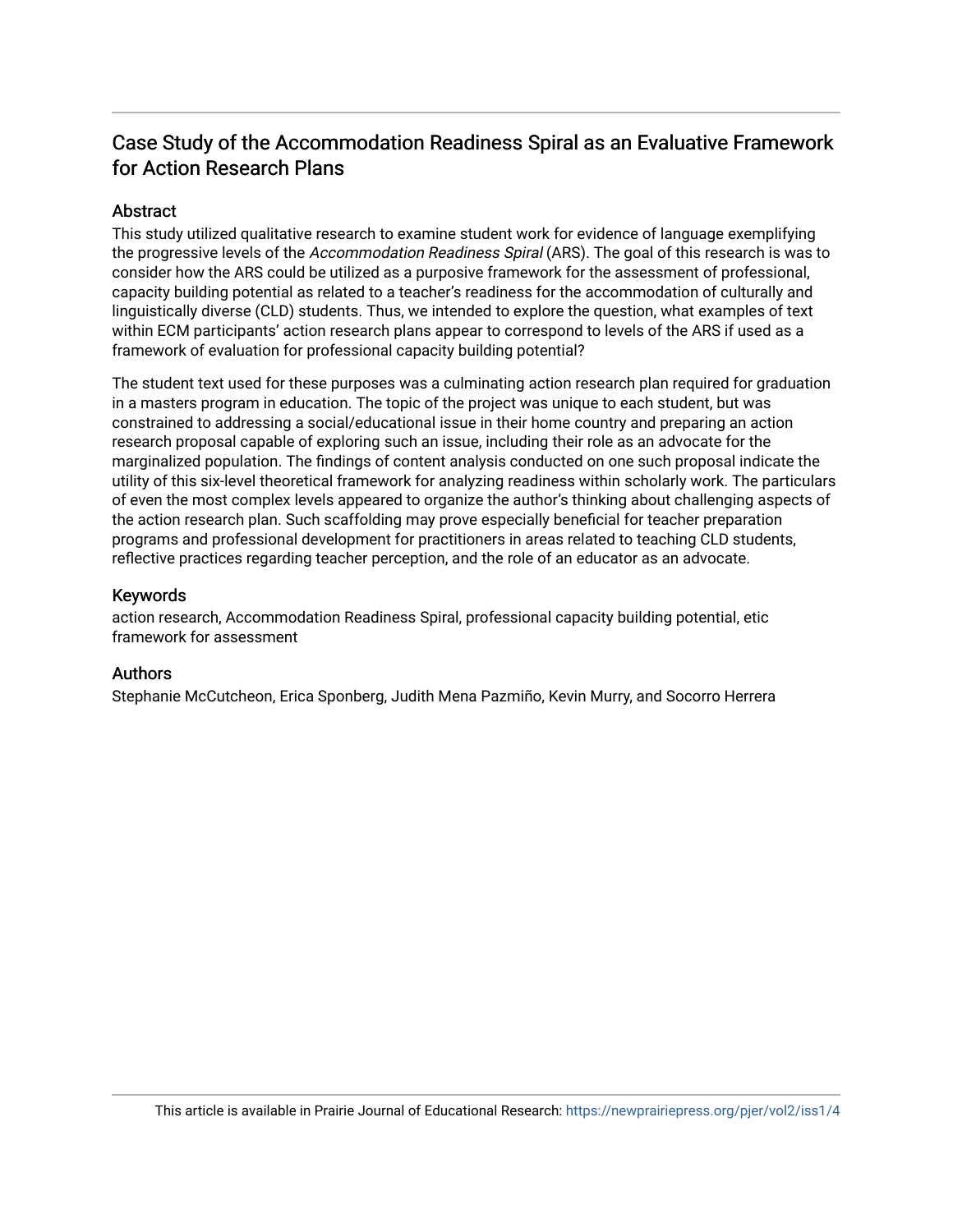# **Case Study of the Accommodation Readiness Spiral as an Evaluative Framework for Action Research Plans**

## **Stephanie McCutcheon, Erica Sponberg, Judith Mena Pazmiño, Kevin Murry, & Socorro Herrera**

*This study utilized qualitative research to examine student work for evidence of language exemplifying the progressive levels of the Accommodation Readiness Spiral (ARS). The goal of this research was to consider how the ARS could be utilized as a purposive framework for the assessment of professional, capacity building potential as related to a teacher's readiness for the accommodation of culturally and linguistically diverse (CLD) students. Thus, we intended to explore the question: What examples of text within ECM participants' action research plans appear to correspond to levels of the ARS if used as a framework of evaluation? The student text used for these purposes was a culminating action research plan required for graduation in a master's program in education. The topic of the project was unique to each student but was constrained to addressing a social/educational issue in their home country and preparing an action research proposal capable of exploring such an issue, including their role as an advocate for the marginalized population. The findings of a content analysis conducted on one such proposal indicate the utility of this six-level theoretical framework for analyzing readiness within scholarly work. The particulars of even the most complex levels appeared to organize the author's thinking about challenging aspects of the action research plan. Such scaffolding may prove especially beneficial for teacher preparation programs and professional development for practitioners in areas related to teaching CLD students, reflective practices regarding teacher perception, and the role of an educator as an advocate.*

### **Introduction**

A variety of educational reform initiatives spearheaded by the Ecuadorian government since 2007 are aimed at enhancing teachers' qualifications and readiness to provide high-quality differentiated instruction. In 2013, such goals prompted the funding of the inaugural cohort of 43 Ecuadorian master's students at Kansas State University (KSU). In response to the diverse challenges facing Ecuadorian teachers, the Ecuadorian master's (ECM) program at KSU was developed to bolster participating teachers' capacities for biography-driven, culturally responsive teaching, content and language acquisition strategies, and action research on theory-into-praxis applications in the classroom and community. Associated service learning, as well as field and practicum experiences were designed to ensure the immediate applicability of strategies, theories, and concepts to the context of classroom teaching and community service in Ecuador.

Among essential outcomes of the ECM program was an individualized, action research plan, applicable to the ECM participants' professional practice or sphere of influence in Ecuador. Necessarily, each plan (at minimum) incorporated: (a) an annotated and targeted literature review, (b) one or more purposive research questions, (c) information on site and sample, (d) information on the research methods to be employed, (e) an explication of data collection to be completed, (f) detail on data analyses to be completed, (g) applicable criteria for trustworthiness of the research, and (h) plans to disseminate findings/outcomes of the research. Since the action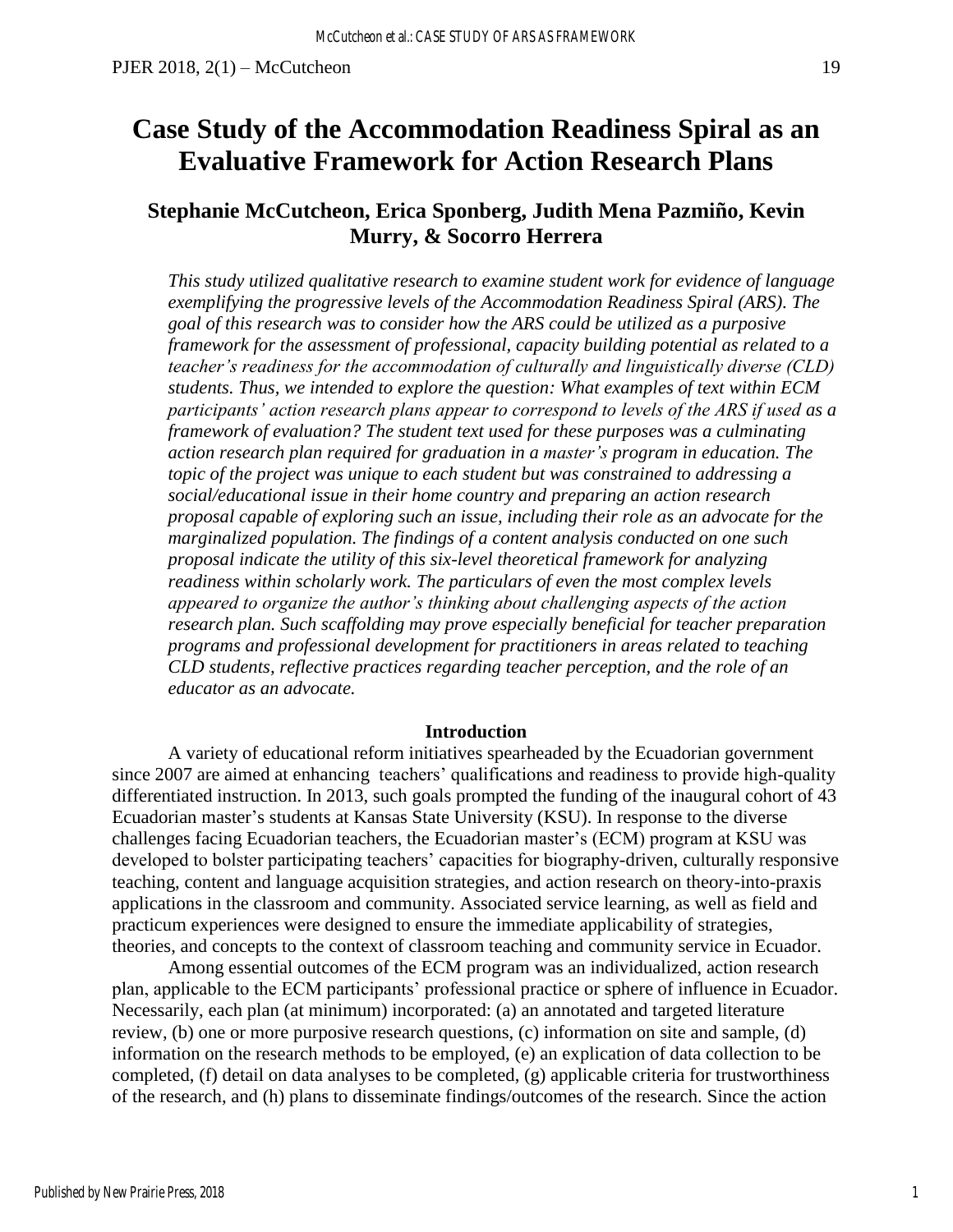research plan was intentionally designed for implementation in-country, it was not possible for participants to conduct their research during the KSU program, or for KSU faculty to evaluate the efficacy of the plans in situ. Nevertheless, the action research plans accomplish more than a singular research purpose.

Lewin (1946) argued that action research is as much about *action learning* as it is about a new perspective on social research. Elliot (1991) asserted that knowledge production and utilization are subordinate to and conditioned by the *improvement of teaching practice* through planning for and conducting action research. Action research broadens the professionalism of teachers by presenting opportunities to participate in educational research and curriculum theorizing. Today, action research has evolved toward a socioconstructivist model that places as much emphasis on educative and professional capacity building purposes for teacher researchers as it does on the discovery and data building processes of the act itself. The socioconstructive perspective (e.g., Matsumura, Slater, & Crosson, 2008; Palinscar, 1998) maintains that learning and capacity building are social processes through which individuals construct knowledge and perspectives in tandem with interactions involving significant others in the social milieu. Accordingly, recent reconceptualization of the phenomenon has variously featured a wide variety of capacity-building emphases for the researcher, including: knowledge building, professional development, critical thinking, differentiation of practices for cultural and linguistic diversity, and advocacy (MacDonald, 2012; Ryan, 2013). Thus, within the EMC program these capacity building emphases play an important role in the design of curriculum and instruction for master's students. However, a framework for comprehensive evaluation of such personal development in abstract areas has proved difficult. This research explores the use of a purposive framework that aligns with the capacity building emphases previously mentioned.

#### **Theoretical Framework**

The *Accommodation Readiness Spiral* (ARS) is a framework developed by Murry and Herrera (2005) that emphasizes six levels of teacher readiness for differentiated practice with culturally and linguistically diverse (CLD) students (Herrera & Murry, 2014). This article introduces a case study from the ECM program wherein the ARS, as a purposive framework, is applied to analyze an action research report in order to evaluate students' level of accommodation readiness. Accommodation in this sense refers to the teachers' capacity to appropriately and situationally differentiate her/his practices for the multiplicity of both assets and needs that CLD students bring to instruction. Readiness is the current product of ongoing capacity building for six levels of differentiated professional practices. These six levels of professional readiness are presented in Figure 1.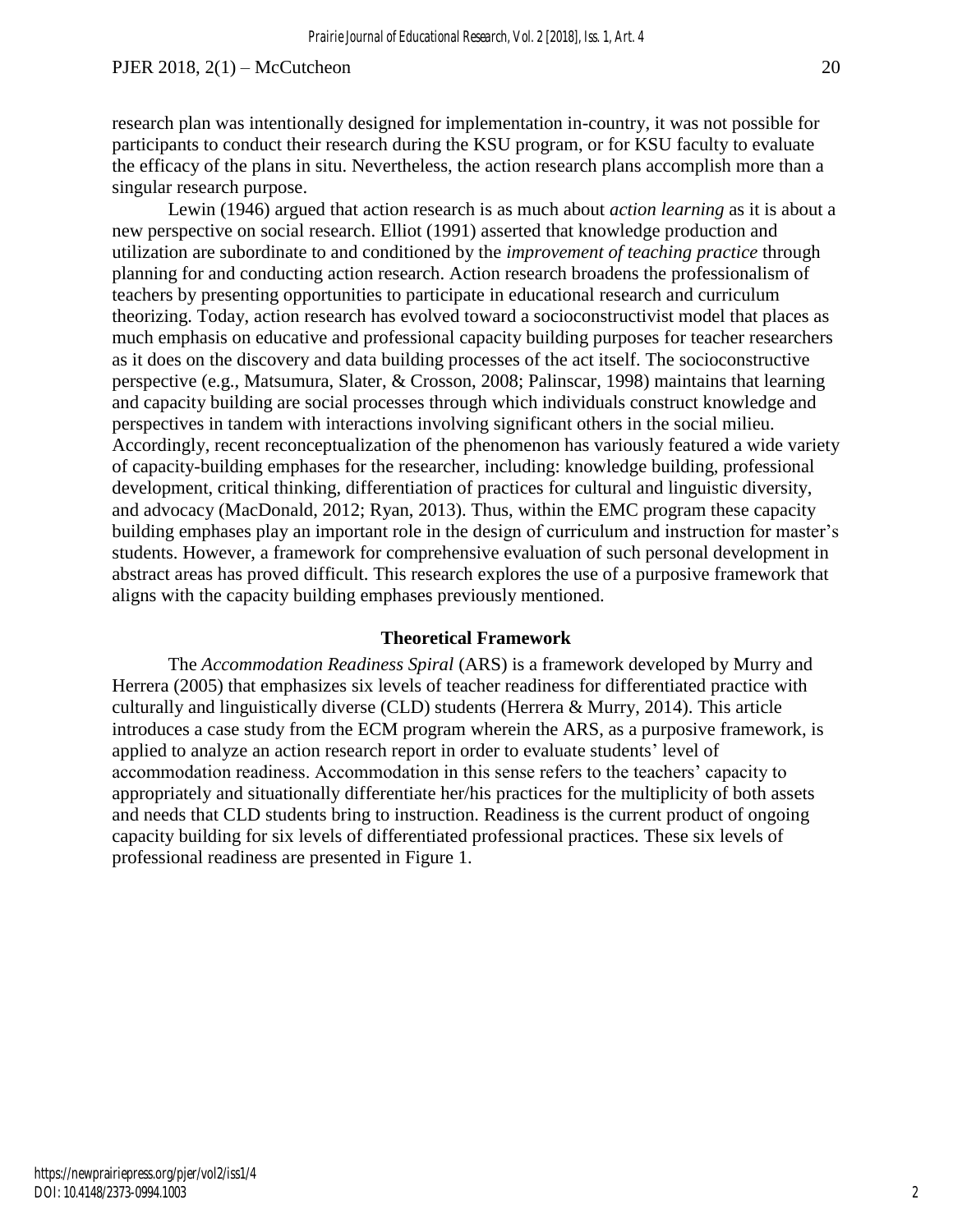

*Figure 1*. Accommodation Readiness Spiral. Reprinted from *Mastering ESL and bilingual methods: Differentiated instruction for culturally and linguistically diverse (CLD) students*, by S. G. Herrera & K. G. Murry, 2014, Boston: Pearson. Copyright [2014] Pearson Education. Reprinted with permission.

The ARS is pictured as a double helix (Figure 1). The levels are hierarchical, as capacity building is considered progressive. Therefore, advancement from the first level of the helix, *Readiness for Critical Reflection on Practice*, to the second level, *Readiness for CLD Students and Families*, requires mastery of level one. Subsequently, each level is essential preparation for the next. However, movement along the levels is not necessarily continuous and regression to prior levels is possible. Herrera and Murry (2014) state multi-directional movement along the spiralis possible because, "building a capacity for consistent, critical reflection on practice often requires radically different perspectives in thinking as well as a great deal of reflective practice with CLD students in the school and/or in the classroom" (p. 142). Therefore, as the practice dynamics change, the educator's capacity may become insufficient to enable effectiveness at a particular level of capacity building for best practice. In this case, the educator may (albeit temporarily) revert. Herrera and Murry (2014) explain further:

Published by New Prairie Press, 2018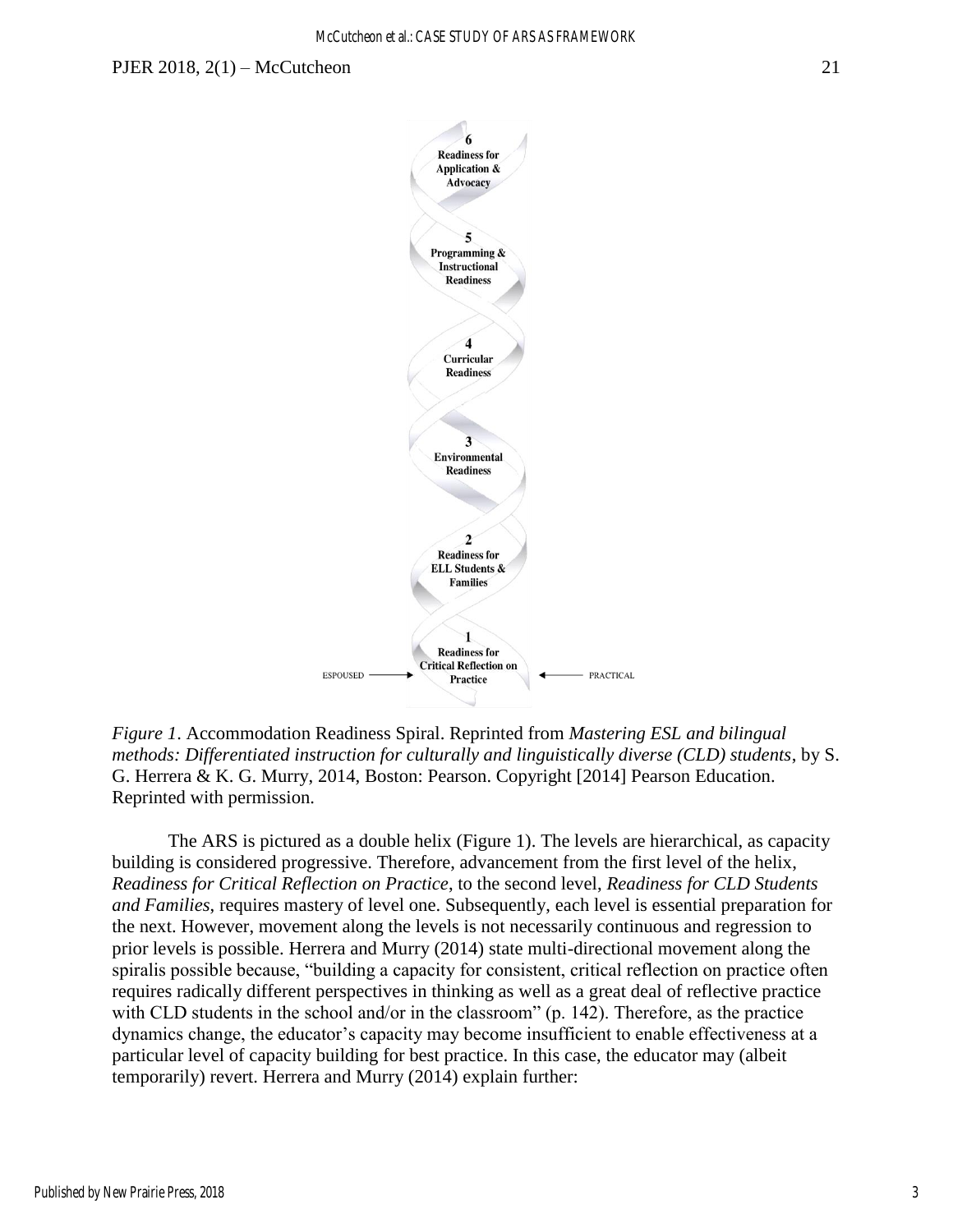This is so because effective and productive interactions with CLD students and families require reflection on the range of cross-cultural assumptions in which teachers may engage as they interact with individuals of a culture and situational practice contexts different from their own. Such interactions also require a capacity for critical reflection because it is one's prior socialization in a particular culture (a culture different from that of the CLD student) that is typically at the core of misconceptions and incorrect assumptions about CLD students and their family members. (p. 134)

However, as teachers learn situations of practice from their cross-cultural and cross-linguistic interactions with CLD students and families, regression along the many levels of the spiral tends to become progressively less recurrent (Herrera & Murry, 2014).

The spiral aspect of the illustration is related to the intertwining, but distinctly discrete concepts of espoused readiness and practical readiness. Herrera and Murry (2014) describe espoused readiness as a teacher's perception of their own readiness for accommodation, whereas practical readiness exemplifies their actual readiness for accommodation. Espoused readiness can be easily altered as it operates at a conscious level. With new data, or experience, teachers can gain new espoused readiness. Practical readiness is more difficult to transform as it is dependent on socialization and professional practices, some of which are so ingrained as to be undetectable; frequently, practical readiness guides action and is dependent on teachers' unrecognized assumptions and beliefs (Herrera & Murry, 2014). Thus, the difference between espoused and practical readiness is essentially thoughts versus actions. Practical readiness (actions/practices) may not correspond to espoused readiness (thoughts/beliefs), and as educators attempt to progress through the levels of the ARS it is important for their espoused and practical readiness to equally advance (Herrera & Murry, 2014). Otherwise, when only the espoused readiness advances and the practical readiness does not, the structure of the double helix of the ARS collapses.

The levels of the ARS were described originally in work by Herrera and Murry (2014). Level 1 of the ARS describes readiness to surface assumptions about practice with cultural and linguistic diversity, test the validity of those assumptions, and examine whether their origin lies in the teacher's prior socialization in a culture different from that of the student. Level 2 describes the capacity to acknowledge, assess, capitalize upon, and share those assets (i.e., value placed on education, bilingualism, cross-cultural biography) that CLD students and their family/extended family members may bring to the learning environment. Level 3 describes the capacity to pre-assess, monitor, and maximize both the internal (i.e., classroom arrangement, literacy support) and external (i.e., status of CLD students' native languages in the community, family/community involvement) environments for learning. Level 4 describes readiness to emphasize those curriculum essentials (i.e., focus on adopted curriculum, benchmarking, access to the curriculum) that are critical to the classroom success of CLD students. Level 5 describes readiness to evaluate the efficacy of programming (i.e., bilingual, dual language, ESL) for CLD students and differentiate classroom instruction for these students. Finally, level 6 describes readiness to advocate for critical facets of student rights, appropriate programming in the school, accommodative classroom instruction, authentic assessment practices, and more.

#### **Research Question**

The purpose of this research was to investigate the use of the ARS as a purposive framework for evaluation of accommodation readiness, an essential outcome of ECM programming. Therefore, the guiding question for the study was: What examples of text within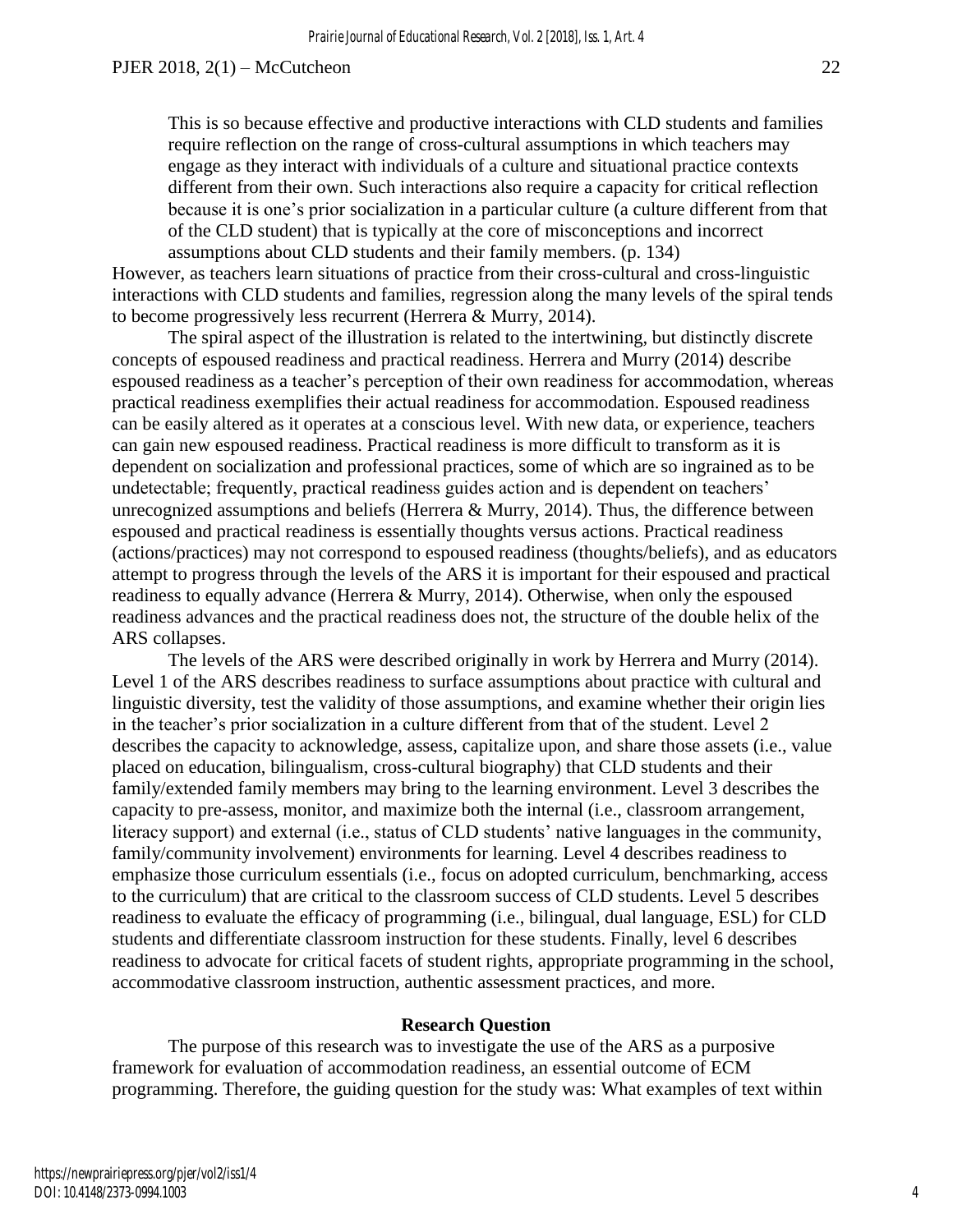ECM participants' action research plans appear to correspond to levels of the ARS if used as a framework for evaluation?

#### **Methodology**

*Content analysis* was selected as the appropriate qualitative methodology to approach the guiding question. Content analysis is commonly viewed as a qualitative mode of analysis by which analytical categories are used to construct a coding frame to be applied to data. It is typically a systematic, objective methodology couched in a positivist perspective that is primarily concerned with statistical analysis of content (Hardy, Harley, & Phillips, 2004). However, this same understanding of applying a coding frame to textual data can be applied in a qualitative sense. Qualitative forms of content analysis do not operate within a positivist perspective. They extend beyond fixed-meaning frequency counts, and include a more complex, interpretive perspective. It acknowledges the context in which the text is found, a sensitivity to the usage of words, and reflexivity regarding interpretation (Hardy, Harley & Phillips, 2004; Rossi, Serralvo & João, 2014). Such a qualitative approach is appropriate when the research outcomes surround descriptions and interpretations (e.g., researcher interpretations of participant descriptions within action research plans) (Yin, 2003). This interpretive form of qualitative content analysis is compatible with a discourse analytic approach in that they are "exercise[s] in creative interpretation that seek to show how reality is constructed through texts" (Hardy et al., 2004). The researchers' used content analysis to examine the performative links between participant language, and espoused understanding and practical readiness. The study intended to model ARS use as a framework to analyze the complexities of knowledge construction represented in student language; particularly to analyze abstract notions, unchecked biases, or readiness for the classroom.

The action research plan of an ECM participating teacher was selected primarily due to her willingness to participate in the research, but also embodies a common representative of the cohort. The ARS served as the theoretical framework from which the coding frame was formulated for data collection. The ARS paradigm guided the analyses of capacity building for practice in diverse and complex educational settings. The necessity for participant anonymity was superseded by the permission of the participant to study the text and the reciprocating inclusion of the participant as a reviewer and an author of the study.

#### **Methods**

 To analyze the text, *hypothesis coding* (Saldaña, 2013) of the student's action research plan was conducted. According to Saldaña (2013), *hypothesis coding* consists of applying predetermined codes formulated from a theory. Here, the theory describing the codes is the ARS, and the six codes utilized correspond to the six levels of the ARS. Saldaña (2013) noted that this process of data collection and analysis is appropriate for content analysis, which parallels the purpose of using the ARS as a framework for understanding and evaluating student development of practical readiness for accommodation, as well as the more abstract, espoused readiness for advocacy, through analysis of action research plans.

 *Trustworthiness criteria* are the relevant benchmarks for establishing the truth value of qualitative research (Shenton, 2004). Research design in this study targeted the trustworthiness criteria of transferability and credibility. The former was addressed through *thick description*  (Korstjens & Moser, 2017) of the EMC program purpose and goals, the intent and context of the action research assignment within the program, the levels of the ARS framework, and the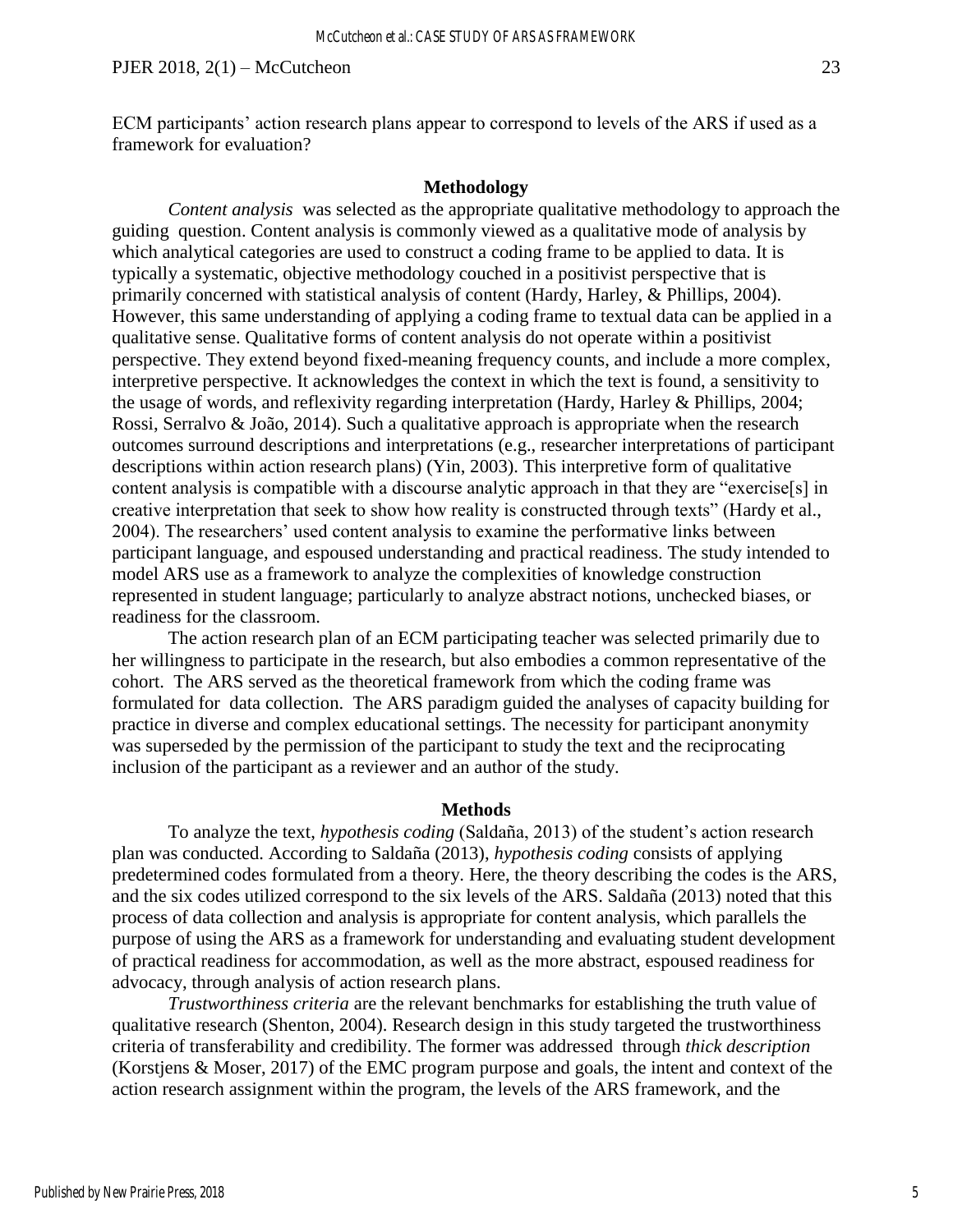The narrative which follows is a synopsis of the participant's action research plan. This annotated (433-word) plan encompasses the research context, relevancy arguments, the theoretical framework, the research question, and the methodology. The student's complete version for implementation in country was a 5,023-word action plan. The annotated version is presented here to provide context for increased understanding of the analysis and findings.

### **Context: Participant's Abbreviated Action Research Plan**

English now plays a significant role in Ecuadorian society, as it does in much of the world. The government has accelerated formal education for English acquisition, K-16. Absent, however, is such education within the prison system. Yet, research (e.g., Vacca, 2004) indicates that prisoners who participate in these programs while incarcerated are less likely to return to prison. The University of Illinois has developed a college-in-prison program, the *Education Justice Project* (EJP), that demonstrates the positive impacts of higher education upon incarcerated people, their families, the communities from which they come, the host institution, and society in general (Ginsburg, 2014). Were EJP implemented in Ecuador, well-educated, bilingual and productive citizens are likely and significant outcomes.

Therefore, action research is proposed, in a prison setting, which would emphasize the research question: How might English language instruction be implemented in an Ecuadorian prison to facilitate post-release opportunities for occupational and personal productivity and sustainability? Proposed research outcomes will target improvement in the quality of life of this group of underrepresented people, through education. The prison context for the study houses 569 inmates and is located in the capitol. About 87% are aged 18-45 years – a comparatively young target population for Ecuador.

The participant researcher for this qualitative, action research will also lead the collaborative tutoring sessions where inmates with high English language proficiency will be trained to teach their language skills to other inmates. Through session observations, the researcher will develop a full training curriculum with the lessons and academic content to be taught according to students' profiles – that is biography-driven instruction (Herrera, 2010).

Observation, as well as demographic and biographical data on the participants, will be analyzed according to repetitive coding and categorization toward the identification of themes. Coding will begin using the ETP model and will end with themes in participant voice and/or action. Selected interviews will address gaps in the data arising from initial coding. The credibility of the study will be sought through prolonged engagement -- transferability through the researcher's thick description of the study.

Potential challenges and limitation of the research include: (a) Bureaucracy -- Permits, approvals, and documentation can take considerable periods of time and patience to obtain. (b) Space and risks in the facility -- Prior fieldwork suggests that there is not a functional area to conduct instruction, observation, or interviews. This must be addressed with the Director. It will be essential to follow security protocols inside the prison. (c) Altruism -- The researcher must explore what economic incentives will be sufficient to obtain the necessary cooperation and assistance, when creating and using the *budget for this study.* 

6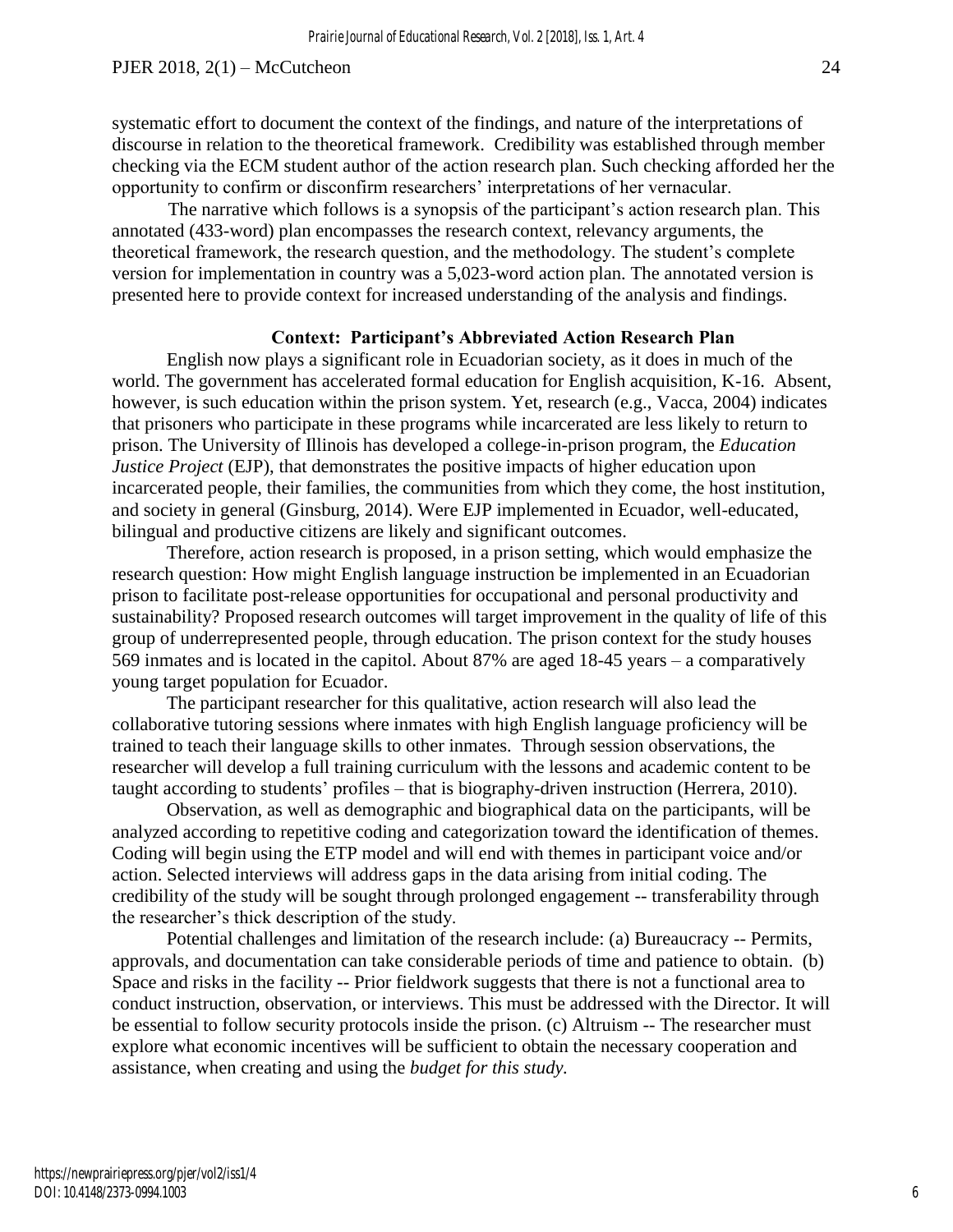## **Thematic Research Outcomes ARS Level 1: Readiness for Critical Reflection on Practice**

 *Readiness for Critical Reflection on Practice* is the first of the six levels of the ARS. The tenet of this level is the ability to reflect. However, reflection in this sense requires more than introspection. Herrera and Murry (2014) provide a five-step process of reflection on practice that begins with *assumption checking*, *reflection* and *critical reflection*.

First, it is important to understand how Herrera and Murry (2014) differentiate between introspection and reflection. Introspection is an examination of one's own mental state as objective but fails to examine the mental state as subjective to our background and cultural/sociological influences that are responsible for the development of our state of mind. Assumption checking not only requires introspection, but also takes it one step further by requiring the participant to consider how their mental processes have formed and in doing so what assumptions are they making in their mental processes. These added attributes, *assumption checking* (a willingness to search for potential assumptions), *reflection* (confronting assumptions and testing their validity), and *critical reflection* (validity testing focused on prior socialization) differentiate introspection as traditionally defined from the authors' understanding of reflection for the purposes of the first level of the ARS. The fourth and fifth steps of this level are *applications to personal growth* and *applications to professional development*, in effect, development of a new or altered worldview and changing actions to match the new worldview, especially in relation to improving efficacy as a professional educator.

 Several findings were found to support one or more of the five steps of level one of the ARS, consider the following excerpts:

**Participant excerpt 1.** *However, this weakness can become a strength if that bilingualism is taken advantage of*, *which means that incarcerated people with this language skill, would . . ., spread their, which leads to the achievement of a successful transition from prison to employment. (p. 3)*

 There is indication that the author recognizes a common assumption that bilingualism is treated as a disadvantage within the U.S. context and asserts her own assumption that bilingualism can aid in a successful transition from prison to employment in Ecuador. Understanding that there is a difference in assumptions regarding second languages or bilingualism in a U.S. context versus an Ecuadorian context indicates that she has acknowledged her own assumption as it pertains to the culture in which she participates. This is suggestive of critical reflection, i.e. validity testing focused on prior socialization.

**Participant excerpt 2.** *The Select Committee on Narcotics Abuse and Control (SCNAC) conducted a study to determine the uses and usefulness of prison literacy and vocational programs of 65,000 inmates in the Federal Prison System in the USA. The results of this study showed that ex-prisoners who participated in employment and vocational education programs in prison had a better chance of maintaining their jobs and earning slightly more money than similar ex-prisoners who had not participated in those programs (SCNAC, 1991). . . . Gerber and Fritsch (1993) evaluated the outcomes of the adult education programs in prison and concluded that besides lower recidivism rates in participant inmates, in contrast with those who did not participate, education programs lead to a reduction of criminal behavior, continued education after release from prison, and fewer disciplinary problems in the prison setting. (p. 5- 6)*

 In this excerpt she participates in assumption checking of her research hypothesis regarding the improvement of life after incarceration by developing English abilities and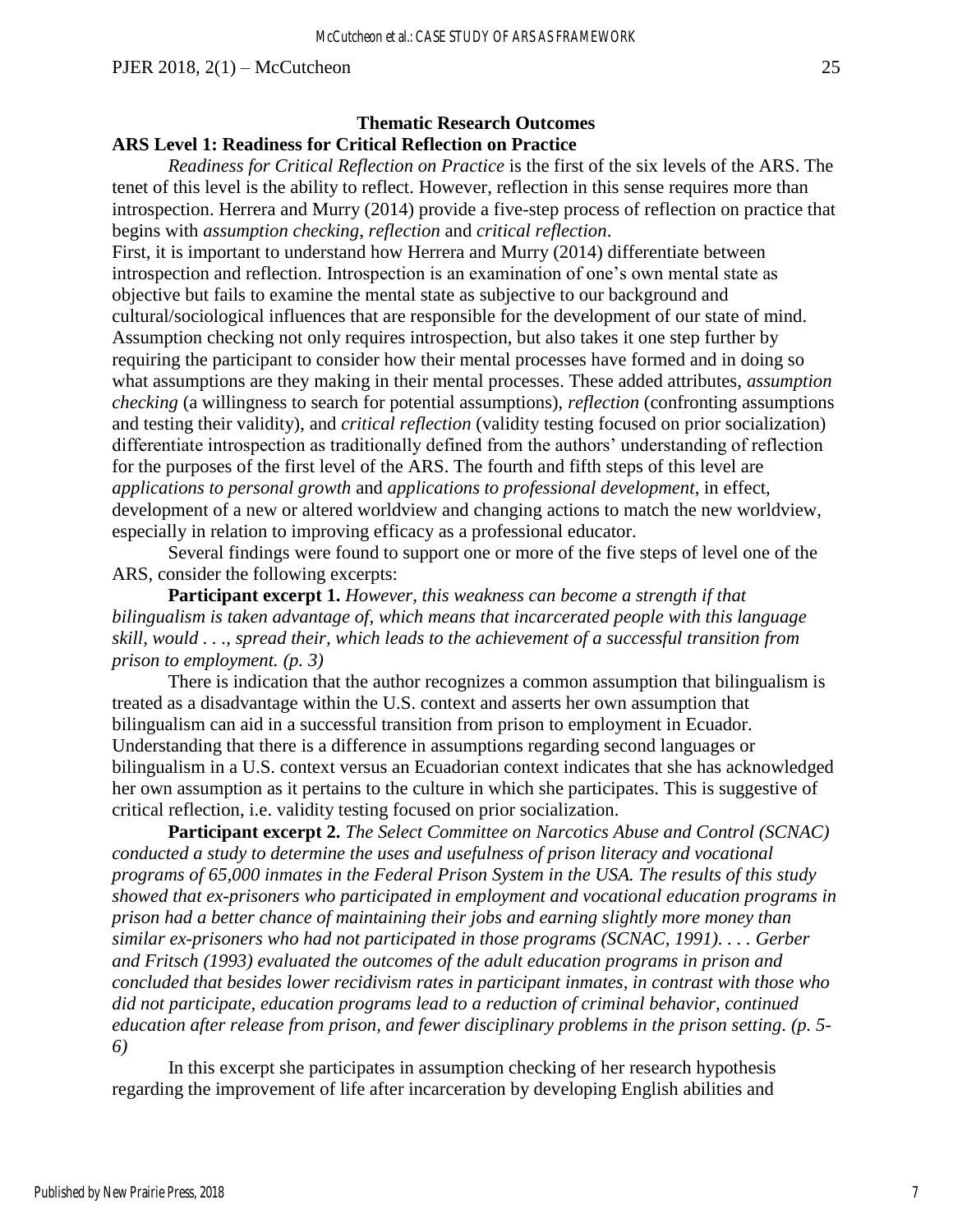**Participant excerpt 3.** *In the case of Ecuador, the same pattern occurs: the access to education in prisons is scarce (Gallardo & Nuñez, 2006). Nevertheless, in December 2013, the new Ecuadorian Criminal Code was approved with a chapter related to rights and guarantees of inmates, where it establishes that the State recognizes their right to education, culture, and recreation and ensures their conditions for the exercise of these rights and the reduction of the limitations arising from the deprivation of liberty. The implementation of this section of the Code is the responsibility of the Ecuadorian National Education System, which will provide mandatory academic services to inmates: initial and basic education plus bachillerato, with a necessary adaptation of the pedagogical methodology to the special circumstances of penitentiaries (Entenza, 2012). In this context, a positive picture is shown: an open door for the development of academic programs in Ecuadorian prisons.*

Within this discourse, she illustrates personal growth and professional development as she recognizes the need for a change within her country's educational practices. These changes directly relate to educational access for prison populations by altering her perception of adequate education to include a marginalized community (personal growth). Additionally, the author suggests the possibility for enacting change under the new criminal code, which is the essence for her action research plan (professional development).

## **ARS Level 2: Readiness for ELL Students & Families**

Level 2 of the ARS describes development of teacher professionals in acknowledging the importance of the sphere of influence affecting each student. Understanding the variety of experiences, relationships, and educational levels that students bring to school that affect learning, motivation, and academic outcomes is the main tenet of this level. Readiness at this level would be indicative of maximizing student potential by incorporating schooling with cultural and language experience into the classroom. Doing such increase instructional relevancy and student interest (Herrera & Murry, 2014). It emphasizes semi-structured conversations with such stakeholders (including the students themselves) to gather information, form relationships, and promote engagement (Herrera & Murry, 2014).

**Participant excerpt 4.** *Previous collections of general statistics about prisons in Ecuador do not show enough information for a baseline for this study. Specific data is required, such as inmates' country of origin, legal status, reasons for incarceration, levels of instruction, and language. . . . through a demographic survey including close-ended questions. (p. 10)* 

*Participant excerpt 5. [Semi-structured conversations will be] concentrated on inmates' thoughts about sharing their language skills with their peers. . . . receiving instruction in a second language. . . . their awareness of the benefits of their contribution and participation. . . . focus on the possible opportunities for their professional and personal sustainability postrelease. (p. 11)* 

*Participant excerpt 6. All. . . . data obtained. . . . will be displayed on [the students] personalized. . . . Student Biography Card. This instrument, due to its flexibility, will be adapted to the purpose of the study in order to get integral insights about inmates' sociocultural, linguistic, cognitive, and academic dimensions. (p. 12)*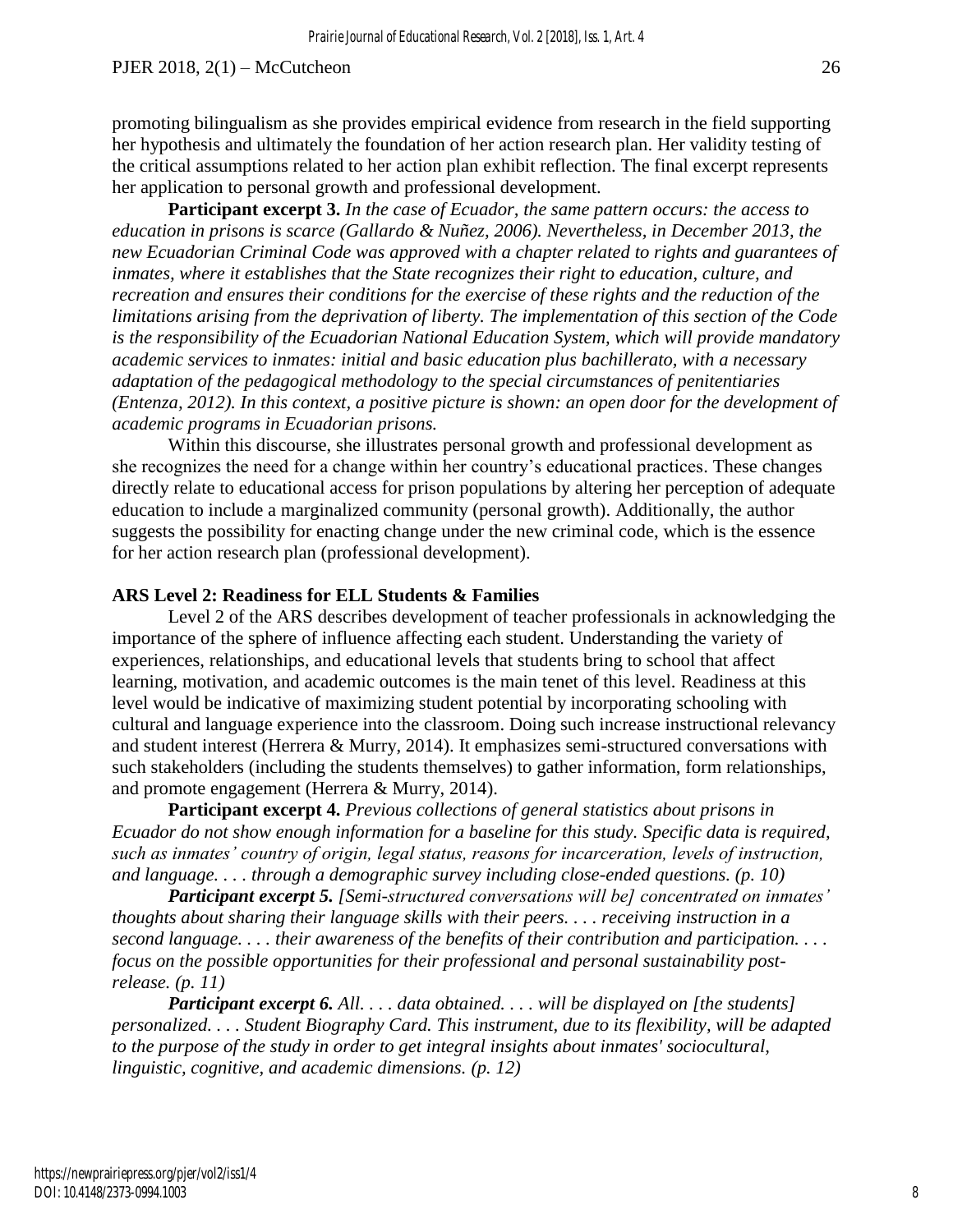Excerpts 4, 5, and 6 show the participant's capacity for recognizing the need to gather information about her target population so that she can create an effective and beneficial program on their behalf. She compensates for the lack of information gathered by the prison system by organizing a demographic survey (Excerpt 4). In addition to the demographic survey, she seeks information regarding inmate perceptions through semi-structured conversations about the program (Excerpt 5) and asks the inmates to participate in developing the curriculum. Excerpt 6 illustrates her capacity to use the data gathered as a reference tool for the continuous maturation of relevant curriculum with careful consideration for inmates' sociocultural, linguistic, cognitive, and academic dimensions.

## **ARS Theme Level 3: Environmental Readiness**

 At the Environmental Readiness level, the educator must be able to consider and analyze both internal and external environments. Students draw meaning from their experiences, previous learning and socialization, and interactions; thus, the internal and external environments become the context from which students make meaning. As a teacher it is important to know these contexts, both internal-"atmosphere of the school and classroom" and external- "sociopolitical context of the community, state, and country" (Herrera & Murry, 2014, pp. 155- 156).

Two excerpts from the participant's work illustrate this level, or code:

**Participant excerpt 7.** *Studies show that "prisoners who attend educational programs. . . . are less likely to return to prison" (Vacca, 2004, p. 297). Unfortunately, this type of research has not been conducted yet in Ecuador, which means that there is a huge gap related to the influence of education in jails and its post effects. . . . Every year. . . . prisoners return home. . . . after having spent long periods of time in jail with reduced access to education and [no access to a] training program that could assist in their transition upon release (Lynch & Sabol, 2001). (p. 2-4)*

**Participant excerpt 8.** *Appropriate instruction of English as a second language has developed many key dimensions which has enabled prisoners in this correctional center demonstrate self-confidence and self-esteem, critical thinking skills, effective self expression, commitments and behaviors as agents of positive change in the environment in which they live: prisons, and for those released, within their home communities (Education Justice Project, 2014). (p. 7)*

 These excerpts from the participant's action research plan demonstrate that she has explored both the external (Excerpt 7) and internal (Excerpt 8) contexts of the environment for education in prisons. Her evaluation of the former reflects appropriate attention to the sociopolitical environment for programming and the need for such programming within the context of society. The latter reflects her analysis of socioeconomic threats to participants' reintegration into the workforce after education and the particular needs of this underserved minority group.

#### **ARS Level 4: Curricular Readiness**

 The essence of level 4 is captured in a statement from Herrera and Murry (2014), "The curriculum must be adapted to meet students' needs rather than requiring students to fit the curriculum" (p. 163). Critical reflection (see level 1) is emphasized here as a necessary action of all teachers when considering curriculum and instruction in the classroom. Curricular issues are not simply constrained to planning, scope, sequence, and consistency. They pertain to complex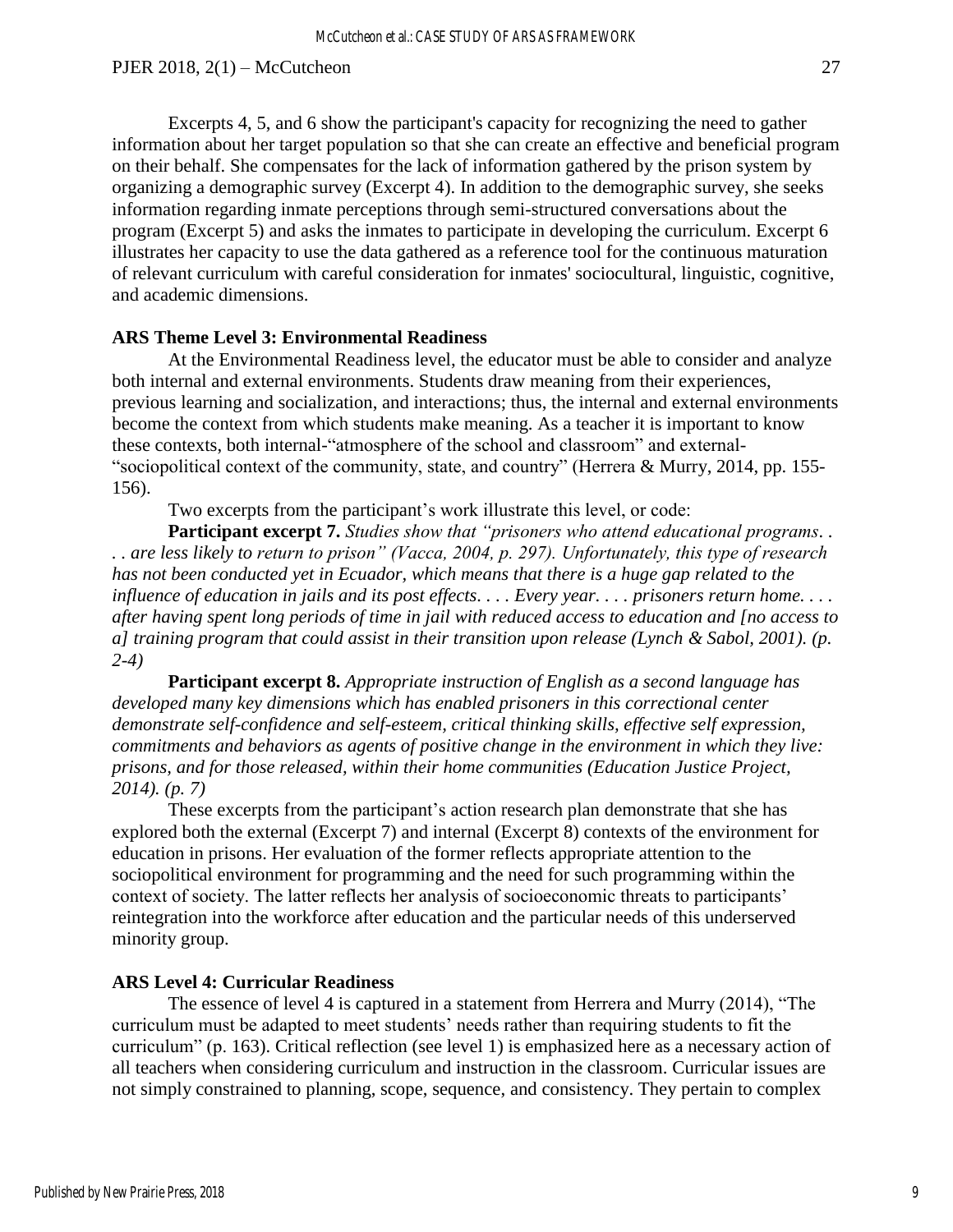concerns of multiculturalism. Educators must be able to critically reflect on the curriculum to make it relevant and also consider differentiated learning opportunities. Herrera and Murry (2014) explain that, at this level, educators utilize materials and make curriculum decisions that represent their students' histories and lived experiences. Therefore, evidence of readiness in this area would represent a movement away from teacher-centered curriculum, wherein the teacher is the expert and deliverer of information, to a student-centered curriculum wherein students' backgrounds and biographies are an important aspect driving the curriculum and instruction within the classroom. The following excerpts exemplify this critical reflection in the participant's work.

**Participant excerpt 9***. [For] foreign inmates whose first or second language is English. . . . this weakness can become a strength if that bilingualism is taken advantage of. (p. 3)*

**Participant excerpt 10.** *The programs should be participatory and they should use the strengths of the learner to help them shape their own learning. Literacy should be put into meaningful contexts that address the learners' needs (Kerka, 1995). Instruction should involve engaging topics that motivate and sustain the inmates' interest. It should also use literature that is written by prisoners because it provides relevant subject matter as well as writing models. (p. 6)*

**Participant excerpt 11.** *The teacher/researcher will have to develop a. . . . training curriculum with the lessons and academic content to be taught according to the students' profile. (p. 9)*

From these excerpts, the participant has critically reflected on how to establish a program that can accommodate the needs of her target population. She recognizes that for this program to be effective it needs to utilize and maximize the prisoners' assets while building their confidence. She identifies multilingualism as a positive attribute and requires active participants in order to tap into their interests and needs. Finally, she not only considers the unique needs of the target population, but also recognizes her commitment to individuals within the group by acknowledging the need to adjust curriculum according to individual profiles.

#### **ARS Level 5: Programming & Instructional Readiness**

 Readiness at level 5 of the ARS is represented by a teacher who is informed of programming, or lack of programming, for CLD students in their school/district and can maximize site-specific effectiveness while working to advocate for improved, research-based programs to accelerate academic achievement. Important aspects of this level are collaboration and implementation of evidence-based best practices (Herrera & Murry, 2014). Consider the following excerpts as examples of the participant's understanding of programming option for inmates in Ecuador:

**Participant excerpt 12.** *There is a huge gap related to the influence of education in jails and its post effects. . . . there are not any academic programs being executed in the Ecuadorian penitentiary system (Gallardo & Nuñez, 2006). (p. 2)*

**Participant excerpt 13.** *The researcher. . . . will. . . . lead the collaborative tutoring sessions where inmates with certain English language proficiency will be trained to teach their language skills to other inmates. (p. 9)*

**Participant excerpt 14.** *The Ministries of Interior, Coordination of Social Development, Social and Economic Inclusion, and Labor and Employment have not developed a program to reintegrate ex-prisoners into a work-life. They should be aware of this study in order to envisage a plan for the entrance of prisoners into the labor market, according to their new skills. (p. 16)*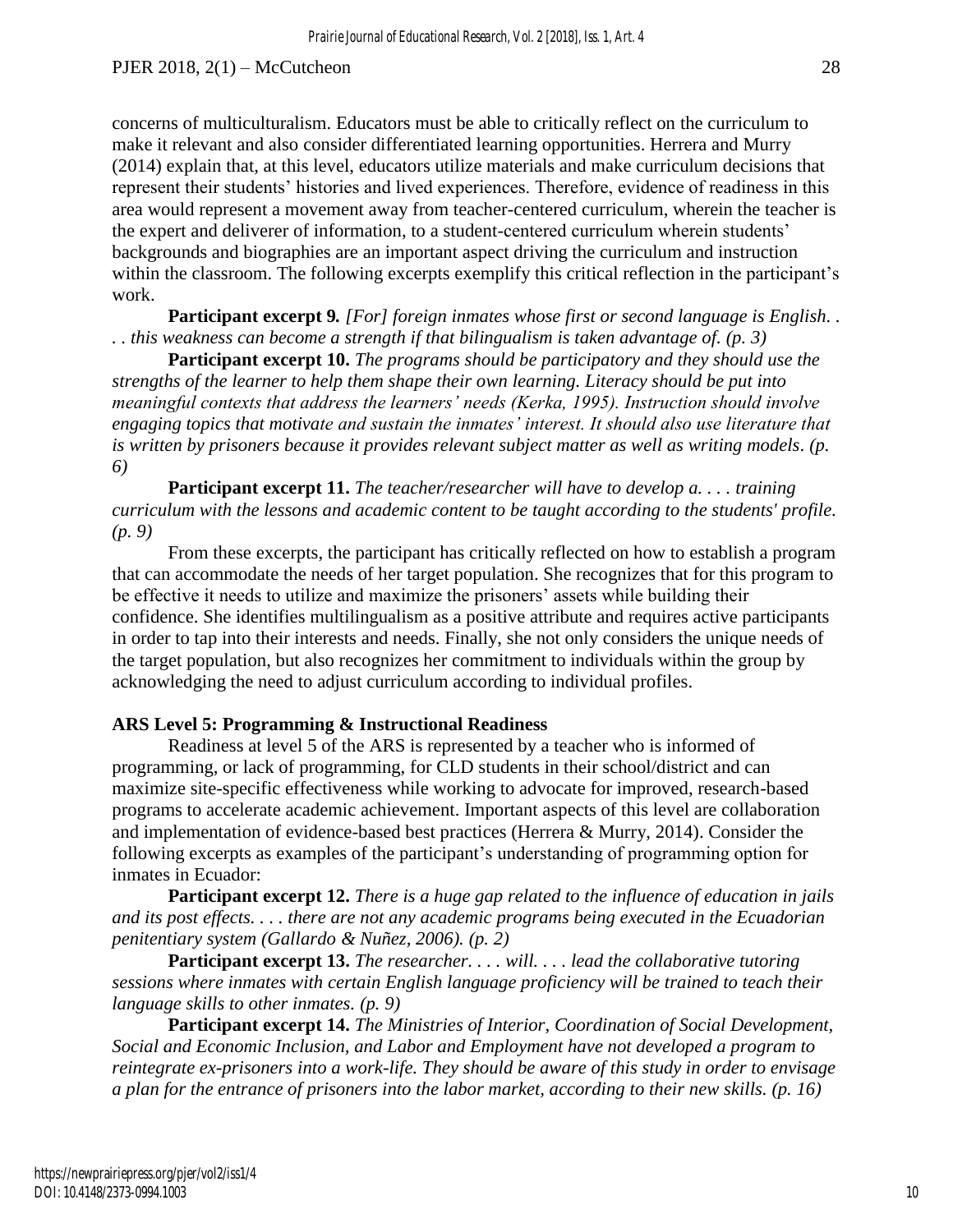practices is expressed in Excerpt 13. In Excerpt 14 she acts as an advocate by identifying stakeholders' lack of programming for this group and her intent to share her research-based programming ideas through action research wherein her biographical findings on inmates become pivotal to responsive programming and instruction.

#### **ARS Level 6: Readiness for Application & Advocacy**

As the levels are hierarchical, it is important to carefully consider the sixth level, Readiness for Application and Advocacy, when arguing that that ARS model can be used as a purposive framework for evaluating professional capacity-building potential. This level emphasizes transferring theory into practice by positioning teachers as critical researchers and advocates for students and continual progress within the field of education. This level of personal and professional development exemplifies the teacher as a leader, advocate, and activist, and is the level all educators should strive for continually.

 Professional capacity building at the sixth level of the Accommodation Readiness Spiral has two tenets, application and advocacy (Herrera & Murry, 2014). When referring to the application aspect, there are three realizations required of teachers to successfully transfer theory into practice. The first is a critical lens of educational models and theories. Teachers must become critical analysts of the plethora of education related theories, practices, and models. Secondly, teachers must ground practice in the needs of the student population, this will require flexibility in developing accommodations from theoretical, research-based models to fit the specific learning requirements of a population. Lastly, teachers with a readiness for application must understand sociocultural dynamics and consider how culture and language interplay in the socialization in the classroom.

 When considering the second tenet, advocacy, three characteristics must be evaluated. Currency as a feature of readiness for advocacy is the extent to which a teacher's understanding of best practices is grounded in contemporary research and supported by empirical data as well as recognition of the obstacles to provide adequate accommodation (Herrera & Murry, 2014). The second aspect, defensibility, requires teachers to articulate and defend rationales for the accommodations and best practices employed. They must have a philosophy of teaching and learning that reflects the importance of accommodation and differentiation, while also be willing to advocate that colleagues and administrators develop culturally and linguistically sensitive thinking. Finally, futurity requires teachers to act as leaders in educational communities, reflecting on the inequitable opportunities for culturally and linguistically diverse students and the implications of such inequity within the larger society.

 Using the Accommodation Readiness Spiral for the 6th level as a framework to assess the capacity building of participants must consider both application and advocacy. Consider the following excerpts:

**Participant excerpt 15.** *Kerka (1995) highlights that successful prison literacy programs are learner centered and they should be tailored to the prison culture. Ripley (1993) suggested that moral education, critical thinking, and problem-solving skills should be included in any academic programs for inmates. Newman, Lewis and Beverstock (1993) recognized different learning styles, cultural backgrounds, and multiple literacies of inmates. The programs should be participatory, and they should use the strengths of the learner to help them shape their own*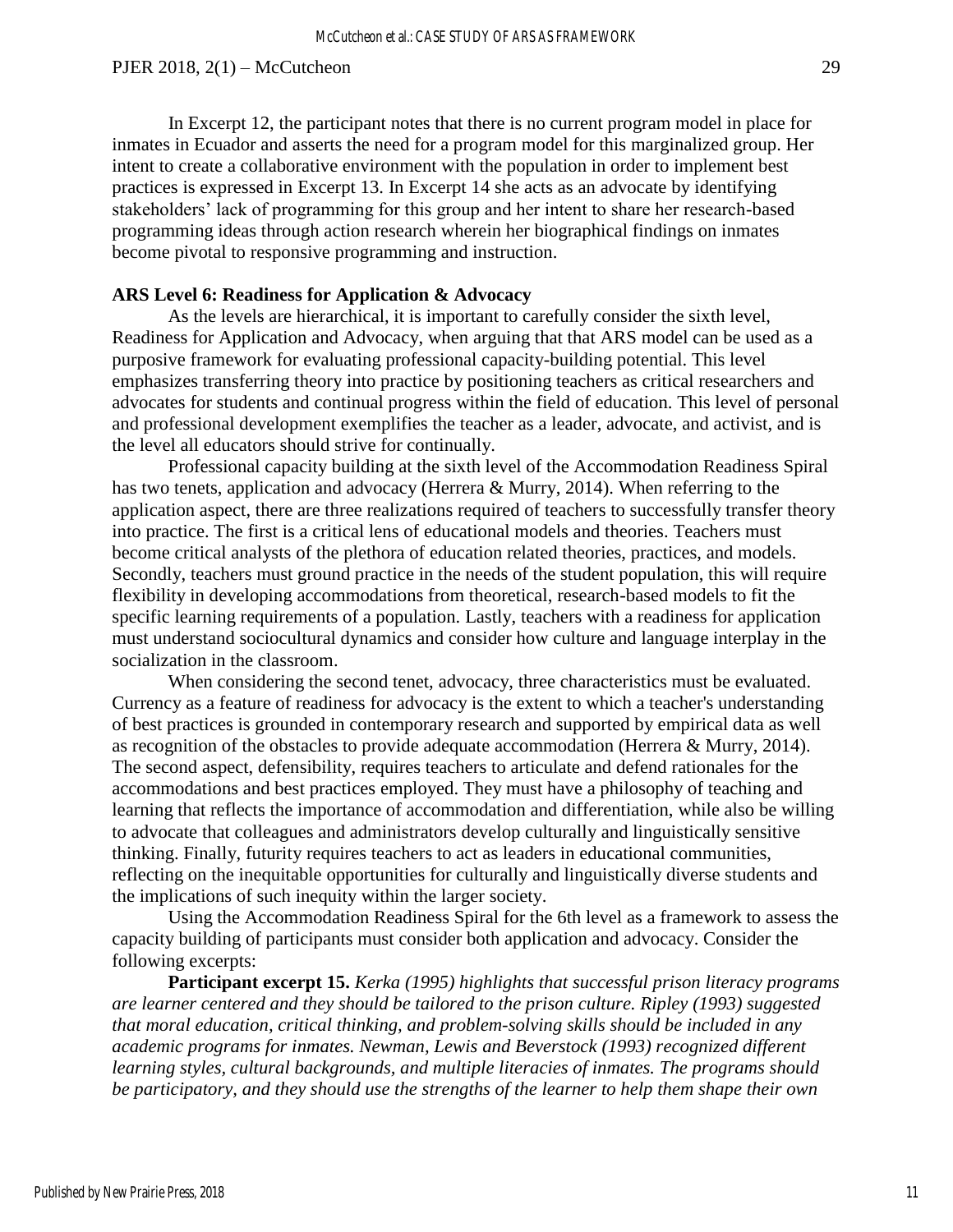*learning. Literacy should be put into meaningful contexts that address the learners' needs (Kerka, 1995). Instruction should involve engaging topics that motivate and sustain the inmates' interest. It should also use literature that is written by prisoners because it provides relevant subject matter as well as writing models. Most of all the programs must enable inmates to see themselves and be seen in roles other than that of prisoners (Paul, 1991). (p. 6)*

In this excerpt the author demonstrates her ability to modify and apply general educational practices to benefit a target population as well as to conduct research regarding the specific population. She supports common educational practices such as student-centered, differentiated and contextual learning, but uses researchers who have worked specifically with prison populations and their findings to support the use of such practices in a prison setting. This reflects a degree of critical research and flexibility grounded by student needs, as well as *currency,* an aspect of advocacy, as she references contemporary educational practices and authors who have had success with such practices with her target population. Finally, she addresses sociocultural dynamics and culture and language when she considers using literature written by inmates to have relevant subject matter and writing models, and also when she expresses the importance of the program to empower the prisoners by cultivating identities beyond the label of prisoner.

**Participant excerpt 16.** *Unfortunately, the penitentiary system in Ecuador does not include education practices as a policy. For this reason and according to the supportive literature, a study of this type might lead to deep understandings about the impact of English language instruction in Ecuadorian prisons, not only to enhance rehabilitative aspects of inmates within jail, but also to provide them a tangible tool for success after their release. Therefore, a project of these characteristics might be the first glimmer of hope for ex-prisoners to escape the cycles of poverty and violence that have dominated their lives. (p. 7)*

 Here the author explicitly defends the need for such a program by stating that prisoners are an educationally marginalized group in Ecuador. They are not afforded educational opportunities and implementation of a program such as the one she proposes would lead to better understanding the effects of English language instruction on both the rehabilitative process and as preparation for the workforce. Her ability to articulate how an English language program could benefit the prisoner population is related to the capacity for *defensibility* within the ARS. She also shows a capacity for futurity as she discusses the lack of educational opportunities afforded to the prison population in Ecuador. Her excerpt not only considers inequity in education for those in prison, but how accommodating education within this setting can affect the ex-prisoners as they are released, their families, and the sociocultural and socioeconomic cycles in Ecuador that are perpetuated by such inequity. It becomes evident by analyzing the participant's action research plan that evidence for each aspect of application and advocacy can be found in the author's work.

#### **Conclusions**

The findings of this qualitative content analysis indicate that the ARS can provide a purposive, evaluative framework for assessing the capacity-building potential of proposed research, as reflected in teachers' action research plans. The action research plans are designed specifically to elicit educators' notions of accommodation readiness by requiring that they apply their learning to a real-world context involving CLD students, thus the ARS framework is applicable for analysis. As demonstrated, the particulars of even the most comprehensive level (six) appear to organize the author's thinking about challenging aspects of the action research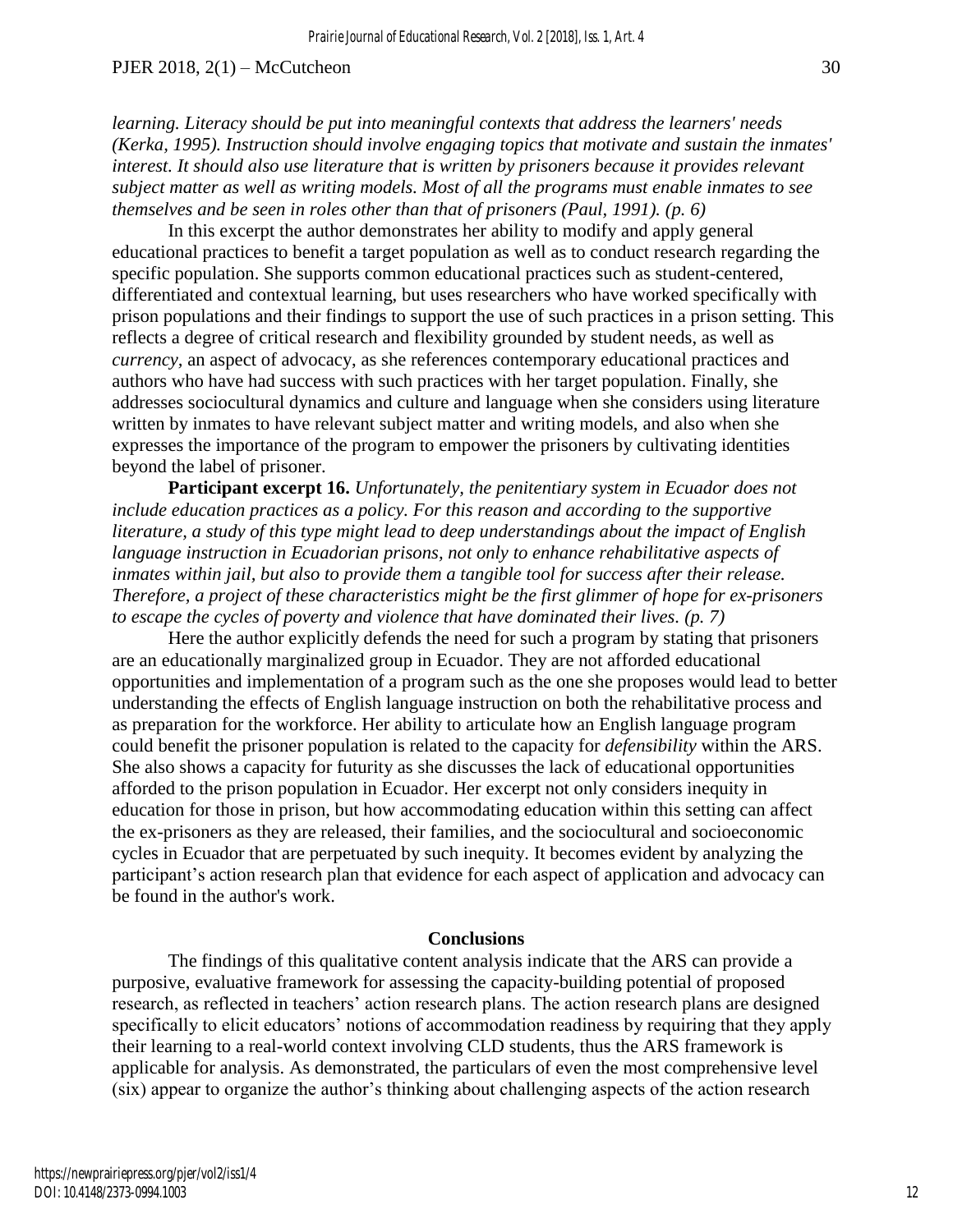plan. This would support the argument that the participant is capable of practicing espoused concepts of application and advocacy as an educator; signifying that the ARS could be used as a purposive framework with which to evaluate the personal and professional capacity of teachers to connect theory to practice as they participate in a master's program.

While this research only considered the ARS as a framework for evaluation for action research plans, the complexity of each of the six levels allows for diversity of content that may align and be applicable to the ARS. The authors postulate that the ARS may be a useful evaluative tool in other such settings pertaining to the assessment of teacher readiness such as teacher preparation programs, professional development for practitioners in areas related to teaching CLD students, reflective practices regarding teacher perception, and the role of an educator as an advocate. Further research across various settings and participants is needed to better define the applicability and capability of the ARS to be an evaluative framework. However, this analysis provides evidence of how it may be effectively used when considering and evaluating participant text as an indicator of accommodation readiness. The authors call for those interested to utilize the ARS as an evaluative framework within their respective educational settings.

## References

- Gallardo, C., & Nunez, J. (2006). *Una lectura cauntitativa del sistema de cárceles en Ecuador*. Ginsburg, R. (2014). Education justice project. Retrieved from:
	- http://prisonstudiesproject.org/2011/08/education-justice-project/
- Hardy, C., Harley, B. & Phillips, N. (2004). Discourse analysis and content analysis: Two solitudes? *Qualitative Methods, 2*(1), 19-22.
- Herrera, S. (2010). *Biography-driven culturally responsive teaching*. New York, NY: Teachers College.
- Herrera, S., & Murry, K. (2014). *Mastering ESL and bilingual methods: Differentiated instruction for culturally and linguistically diverse students* (3rd ed.). Boston, MA: Pearson.
- Huckin, T., Andrus, J., & Clary-Lemon, J. (2012). Critical discourse analysis: Rhetoric and composition. *College Composition and Communication, 64*(1), 107-129.
- Kerka, S. (1995). *High performance work organizations: Myths and realities*. Columbus, OH: ERIC Clearinghouse on Adult, Career, and Vocational Education.
- Korstjens, I., & Moser, A. (2017) Series: Practical guidance to qualitative research. Part 4: Trustworthiness and publishing, *European Journal of General Practice, 24*(1), 120-124, doi:10.1080/13814788.2017.1375092
- Lewin, K. (1946). Action research and minority problems. *Journal of Social Issues*, *2*(4), 34–46. doi:10.1111/j.1540-4560.1946.tb02295.x.
- MacDonald, C. (2012). Understanding Participatory Action Research: A Qualitative Research Methodology Option. *Canadian Journal of Action Research, 13*(2), 34-50.
- Matsumura, L.C., Slater, S.C., & Crosson, A. (2008). Classroom climate, rigorous instruction and curriculum, and students' interactions in urban middle schools. *The Elementary School Journal, 108*, 294-312. doi:10.1086/528973.
- Murry, K., & Herrera, S. (2005, April). *Readiness for accommodation? Teachers and their CLD students.* A paper presented at the annual meeting of the American Educational Research Association (AERA), Montréal, Canada.

Elliot, J. (1991). *Action research for educational change*. Bristol, PA: Open University.